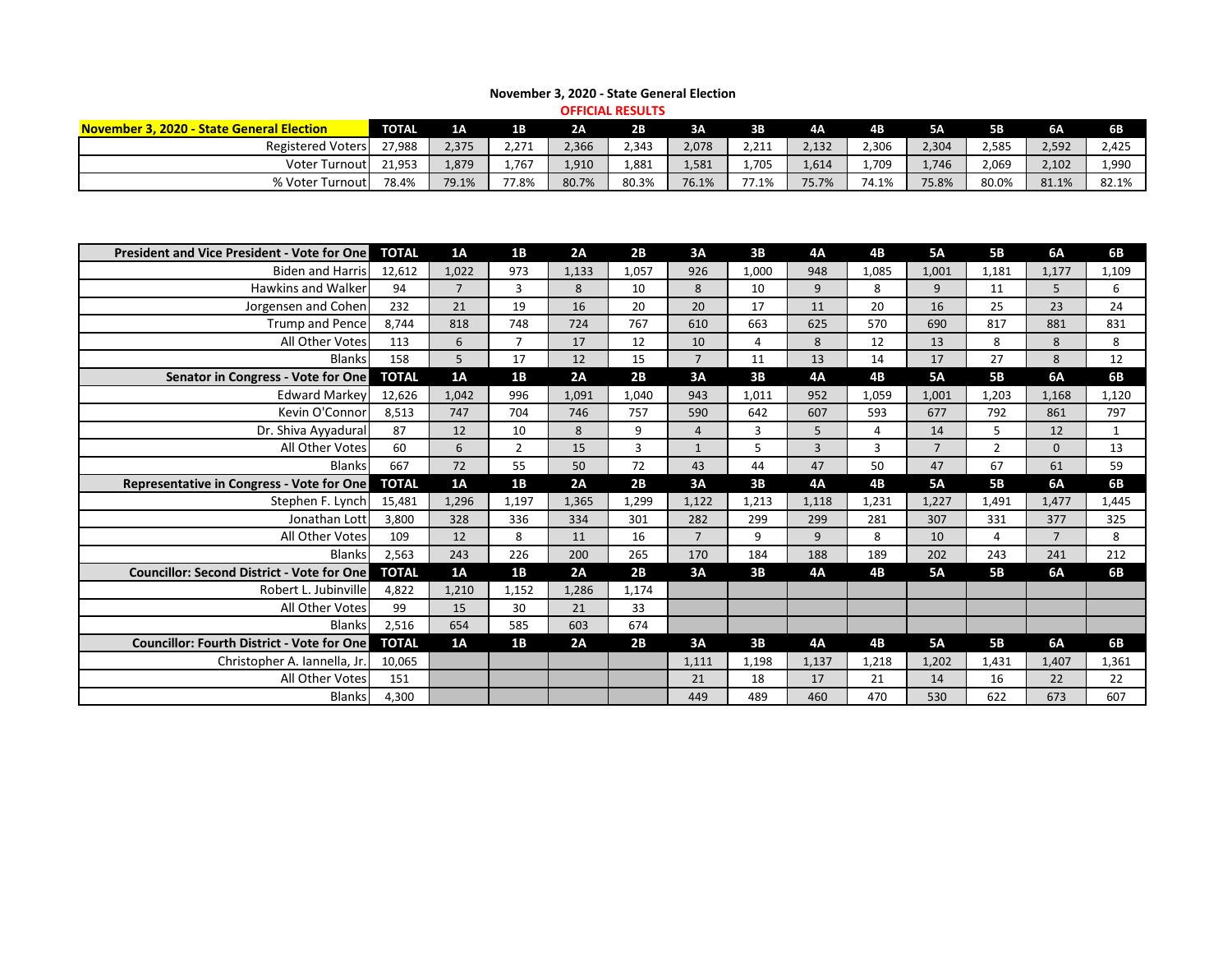| <b>OFFICIAL RESULTS</b>                          |              |                |              |                |                |                |                |              |                |                |                |                |                |
|--------------------------------------------------|--------------|----------------|--------------|----------------|----------------|----------------|----------------|--------------|----------------|----------------|----------------|----------------|----------------|
| <b>November 3, 2020 - State General Election</b> | <b>TOTAL</b> | 1A             | 1B           | 2A             | 2B             | 3A             | 3B             | 4A           | 4B             | <b>5A</b>      | <b>5B</b>      | 6A             | 6B             |
| <b>Registered Voters</b>                         | 27,988       | 2,375          | 2,271        | 2,366          | 2,343          | 2,078          | 2,211          | 2,132        | 2,306          | 2,304          | 2,585          | 2,592          | 2,425          |
| <b>Voter Turnout</b>                             | 21,953       | 1,879          | 1,767        | 1,910          | 1,881          | 1,581          | 1,705          | 1,614        | 1,709          | 1,746          | 2,069          | 2,102          | 1,990          |
| % Voter Turnout                                  | 78.4%        | 79.1%          | 77.8%        | 80.7%          | 80.3%          | 76.1%          | 77.1%          | 75.7%        | 74.1%          | 75.8%          | 80.0%          | 81.1%          | 82.1%          |
|                                                  |              |                |              |                |                |                |                |              |                |                |                |                |                |
| Senator in General Court - Vote for One          | <b>TOTAL</b> | 1A             | 1B           | 2A             | 2B             | 3A             | 3B             | <b>4A</b>    | <b>4B</b>      | <b>5A</b>      | <b>5B</b>      | <b>6A</b>      | <b>6B</b>      |
| Nofrolk, Bristol & Plymouth District             |              |                |              |                |                |                |                |              |                |                |                |                |                |
| Walter F. Timilty                                | 5,058        | 1,263          | 1,194        | 1,361          | 1,240          |                |                |              |                |                |                |                |                |
| All Other Votes                                  | 88           | 17             | 24           | 21             | 26             |                |                |              |                |                |                |                |                |
| <b>Blanks</b>                                    | 2,291        | 599            | 549          | 528            | 615            |                |                |              |                |                |                |                |                |
| Senator in General Court - Vote for One          | <b>TOTAL</b> | 1A             | 1B           | 2A             | 2B             | 3A             | 3B             | <b>4A</b>    | 4 <b>B</b>     | <b>5A</b>      | <b>5B</b>      | <b>6A</b>      | 6B             |
| <b>Norfolk &amp; Plymouth District</b>           |              |                |              |                |                |                |                |              |                |                |                |                |                |
| John F. Keenan                                   | 8,800        |                |              |                |                | 961            | 1,031          | 974          | 1,078          | 1,005          | 1,250          | 1,271          | 1,230          |
| Alexander Mendez                                 | 3,830        |                |              |                |                | 433            | 468            | 432          | 428            | 501            | 542            | 547            | 479            |
| All Other Votes                                  | 32           |                |              |                |                | $\overline{3}$ | $\overline{2}$ | $\mathbf{1}$ | 6              | $\overline{3}$ | $\overline{4}$ | 6              | $\overline{7}$ |
| <b>Blanks</b>                                    | 1,854        |                |              |                |                | 184            | 204            | 207          | 197            | 237            | 273            | 278            | 274            |
| Representative in General Court - Vote for One   | <b>TOTAL</b> | 1A             | 1B           | 2A             | 2B             | 3A             | 3B             | <b>4A</b>    | 4B             | <b>5A</b>      | <b>5B</b>      | 6A             | 6B             |
| Mark J. Cusack                                   | 12,803       | 1,075          | 1,001        | 1,117          | 1,086          | 952            | 1,003          | 953          | 1,067          | 1,016          | 1,214          | 1,174          | 1,145          |
| <b>Frank Herbert Collins</b>                     | 7,498        | 642            | 634          | 652            | 636            | 504            | 576            | 552          | 510            | 615            | 698            | 765            | 714            |
| All Other Votes                                  | 26           | $\overline{2}$ | 3            | 3              | 5              | $\mathbf{1}$   | 0              | $\mathbf{0}$ | 0              | $\overline{0}$ | 6              | $\overline{3}$ | 3              |
| <b>Blanks</b>                                    | 1,626        | 160            | 129          | 138            | 154            | 124            | 126            | 109          | 132            | 115            | 151            | 160            | 128            |
| <b>Register of Probate - Vote for One</b>        | <b>TOTAL</b> | 1A             | 1B           | 2A             | 2B             | 3A             | 3B             | <b>4A</b>    | 4B             | <b>5A</b>      | <b>5B</b>      | 6A             | 6B             |
| <b>Collen Marie Brierley</b>                     | 14,738       | 1,195          | 1,143        | 1,290          | 1,174          | 1,105          | 1,186          | 1,129        | 1,202          | 1,174          | 1,406          | 1,374          | 1,360          |
| All Other Votes                                  | 212          | 14             | 20           | 16             | 31             | 19             | 13             | 13           | 21             | 12             | 16             | 19             | 18             |
| <b>Blanks</b>                                    | 7,003        | 670            | 604          | 604            | 676            | 457            | 506            | 472          | 486            | 560            | 647            | 709            | 612            |
| <b>County Commissioner - Vote for Two</b>        | <b>TOTAL</b> | 1A             | 1B           | 2A             | 2B             | 3A             | 3B             | <b>4A</b>    | <b>4B</b>      | <b>5A</b>      | <b>5B</b>      | <b>6A</b>      | <b>6B</b>      |
| Joseph P. Shea                                   | 13,103       | 1,242          | 980          | 1,134          | 1,057          | 978            | 1,046          | 1,058        | 1,013          | 997            | 1,224          | 1,214          | 1,160          |
| <b>Richard Staiti</b>                            | 5,414        | 467            | 420          | 458            | 455            | 378            | 454            | 350          | 460            | 437            | 516            | 512            | 507            |
| Heather Hamilton                                 | 5,202        | 454            | 430          | 457            | 444            | 354            | 407            | 391          | 418            | 435            | 482            | 505            | 425            |
| All Other Votes                                  | 101          | 9              | 5            | 14             | 13             | 6              | $\overline{2}$ | 11           | $\overline{7}$ | 11             | $\overline{3}$ | 10             | 10             |
| <b>Blanks</b>                                    | 20,086       | 1,586          | 1,699        | 1,757          | 1,793          | 1,446          | 1,501          | 1,418        | 1,520          | 1,612          | 1,913          | 1,963          | 1,878          |
| <b>County Treasurer - Vote for One</b>           | <b>TOTAL</b> | 1A             | 1B           | 2A             | 2B             | 3A             | 3B             | <b>4A</b>    | 4B             | <b>5A</b>      | <b>5B</b>      | <b>6A</b>      | 6B             |
| Michael G. Bellotti                              | 15,514       | 1,284          | 1,180        | 1,371          | 1,283          | 1,162          | 1,237          | 1,149        | 1,253          | 1,231          | 1,479          | 1,471          | 1,414          |
| All Other Votes                                  | 180          | 10             | 19           | 13             | 20             | 17             | 15             | 12           | 18             | 9              | 12             | 18             | 17             |
| <b>Blanks</b>                                    | 6,258        | 585            | 568          | 526            | 578            | 402            | 453            | 453          | 438            | 506            | 578            | 613            | 559            |
| Sheriff (To Fill Vacancy) - Vote for One         | <b>TOTAL</b> | 1A             | 1B           | 2A             | 2B             | 3A             | 3B             | <b>4A</b>    | <b>4B</b>      | <b>5A</b>      | <b>5B</b>      | 6A             | 6B             |
| Jerry McDermott                                  | 8,562        | 783            | 721          | 726            | 734            | 536            | 601            | 601          | 579            | 699            | 816            | 898            | 868            |
| Patrick McDermott                                | 11,567       | 916            | 882          | 1,036          | 972            | 928            | 986            | 876          | 988            | 921            | 1,070          | 1,021          | 971            |
| All Other Votes                                  | 21           | $2^{\circ}$    | $\mathbf{1}$ | $\overline{2}$ | $5\phantom{.}$ | $\mathbf{1}$   | $\mathbf 0$    | $\mathbf{1}$ | $2^{\circ}$    | $\mathbf{0}$   | 0              | 5              | $\overline{2}$ |
| <b>Blanks</b>                                    | 1,803        | 178            | 163          | 146            | 170            | 116            | 118            | 136          | 140            | 126            | 183            | 178            | 149            |

## **November 3, 2020 - State General Election**